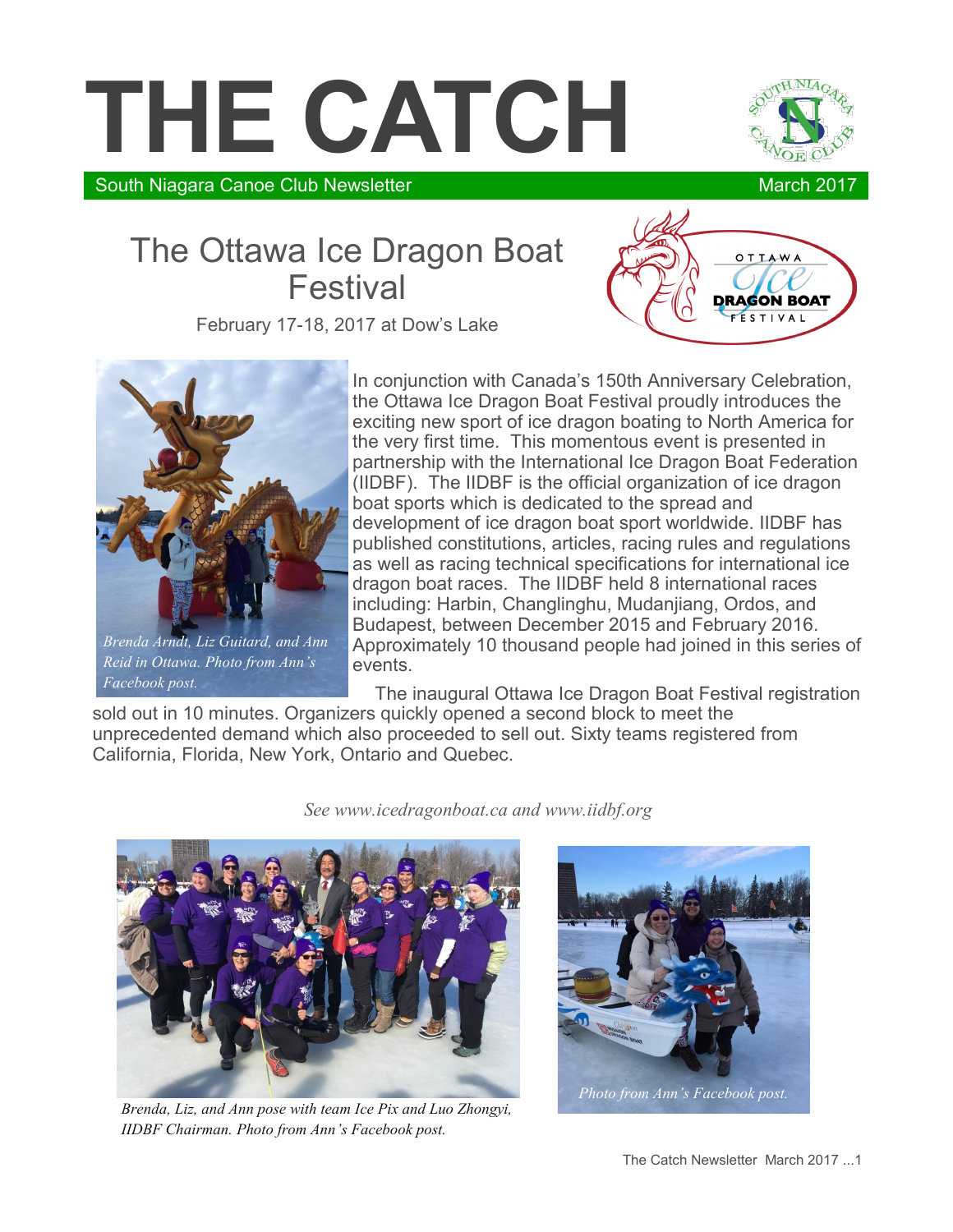# **Correction!**

# The Welland Dragon Boat Festival is now **Saturday June 10, 2017.**

See www.wellanddragonboatfestival.com for details. Early bird deadline: April 1, 2017.

## Volunteers needed at the following WIFC 2017 events

Go to www.wifc.ca/site/volunteer to sign up and for information on the different volunteer roles available.

Go to www.wifc.ca/site/2017-season to see other events happening at WIFC.

**May 13:** ROWONTARIO Spring Regatta

**July 8-9:** ROWONTARIO Camp

**July 16:** ROWONTARIO Masters Championships

**July 18-20:** North American Indigenous Games—Canoe Kayak events

**July 29-30:** ROWONTARIO Championships

**August 3-6:** Canadian Dragon Boat Championships

**August 22-27:** Canadian Sprint Canoe Kayak Championships

**September 8-10:** Canoe Polo World Championships Test Event

# Welland is Reconsidering Motorboat Ban

See Welland Tribune article from March 1 by Allan Benner. Please fill out online survey at www.welland.ca or fill out print version of survey available at Welland Civic Square, Welland Recreational Canal Corporation, and Welland Community Wellness Complex. Survey Deadline is March 31.

Public consultation meetings are March 11 at 1pm, March 16 at 7pm, and March 28 at 7pm, 90 minutes long at the Welland Community Wellness Complex, 145 Lincoln Street, Welland.

Lifting the motorboat ban could mean that motorboats, sea doos, and jetskis may be sharing the Welland Recreational waterway with kayaks, canoes, and dragon boats.